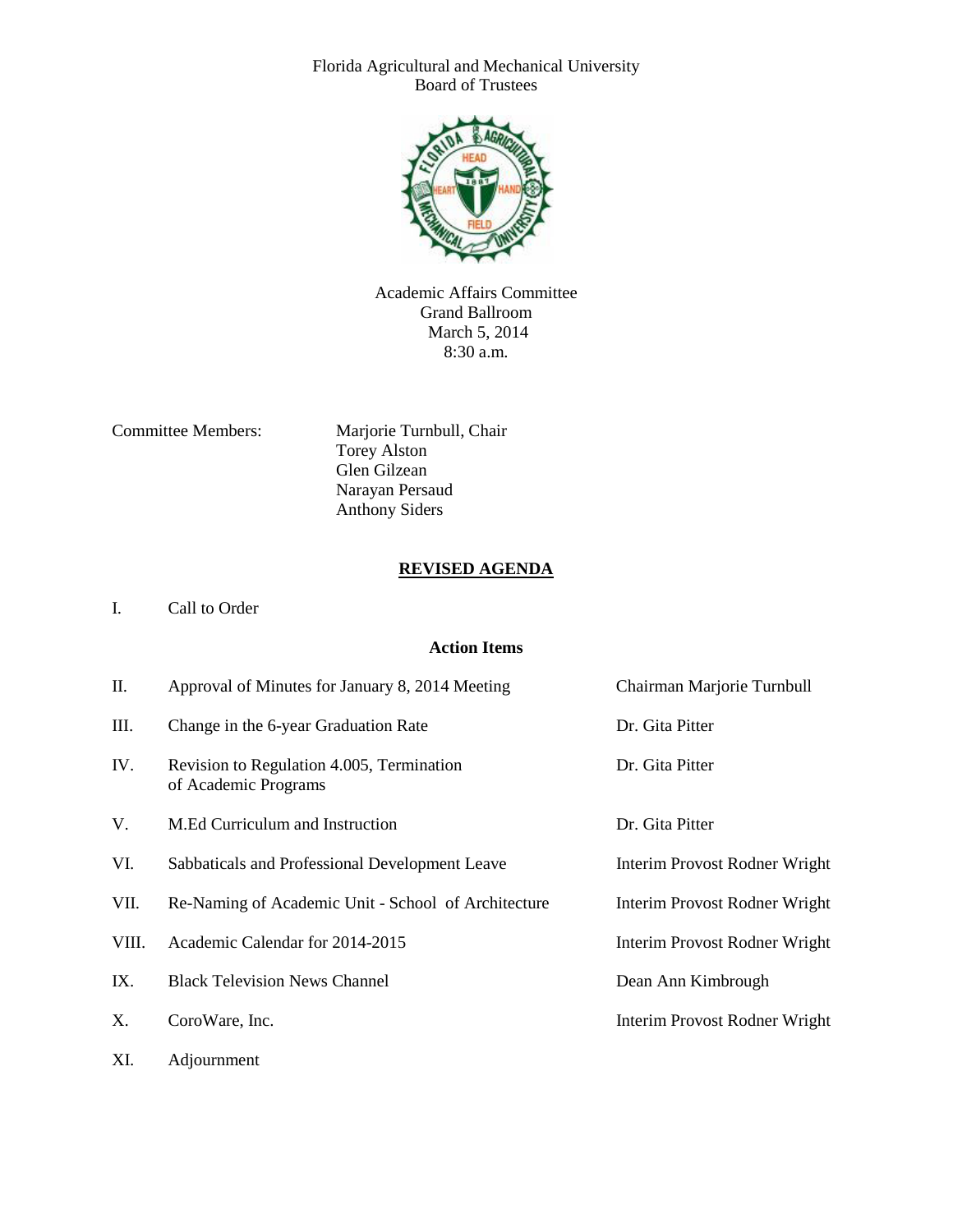# AGENDA MATERIAL ACTION ITEM III.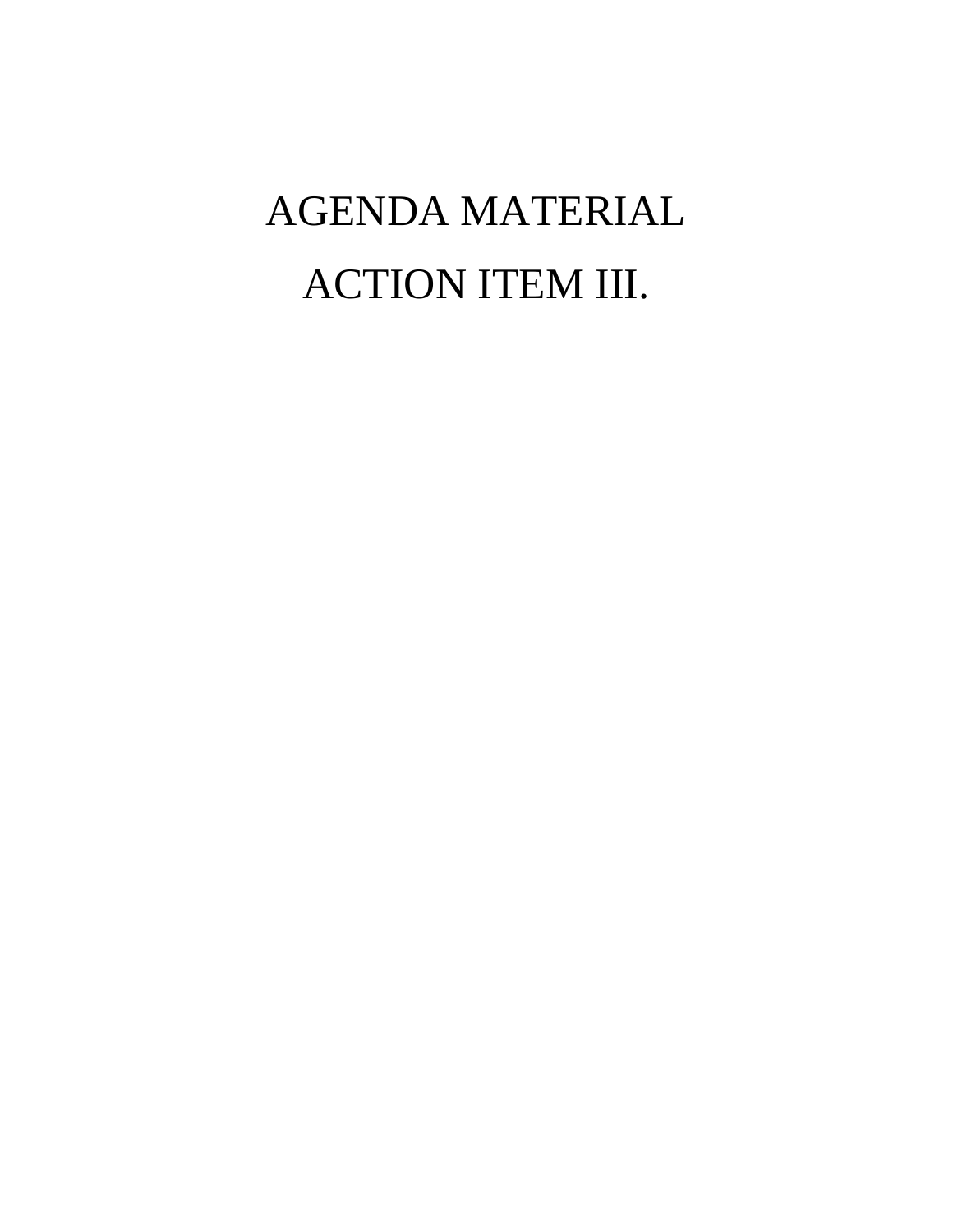

#### Florida Agricultural and Mechanical University Board of Trustees Action Item

|            | Meeting Date $_M$ March 5, 2014 |                                    |           |              |
|------------|---------------------------------|------------------------------------|-----------|--------------|
|            |                                 | Item Origination and Authorization |           |              |
| Policy     | Award of Bid                    | <b>Budget Amendment</b>            |           | Change Order |
| Resolution | Contract                        | Grant                              |           | Other        |
|            |                                 | <b>Action of Board</b>             |           |              |
| Approved   | Approved w/ Conditions          | Disapproved __                     | Continued | Withdrawn    |
|            |                                 |                                    |           |              |

**Subject:** Revisions to 2012-13 Annual Accountability Report Tables on Undergraduate **Education** 

**Rationale:** In January 2014, the Board of Trustees approved the 2012-13 Annual Accountability Report. Since then, data that was not available at the time of the submission of the Accountability Report was made available and has resulted in an increase in the graduation rate. The six year graduation rate, which is one of the performance funding metrics, increased from 39% originally reported to 41%, which is a noteworthy improvement. With the Trustees' approval, the University will submit the revised tables in the 2012-13 Accountability Report to the Chancellor and request that he consider changing the FAMU data used for the performance funding metric on six year graduation rate (see attachment).

**Recommendation:** It is recommended that the Florida A&M University Board of Trustees approve the revision to Section 4-Undergraduate Education of the 2012-13 Annual Accountability Report, to reflect the accurate graduation rates.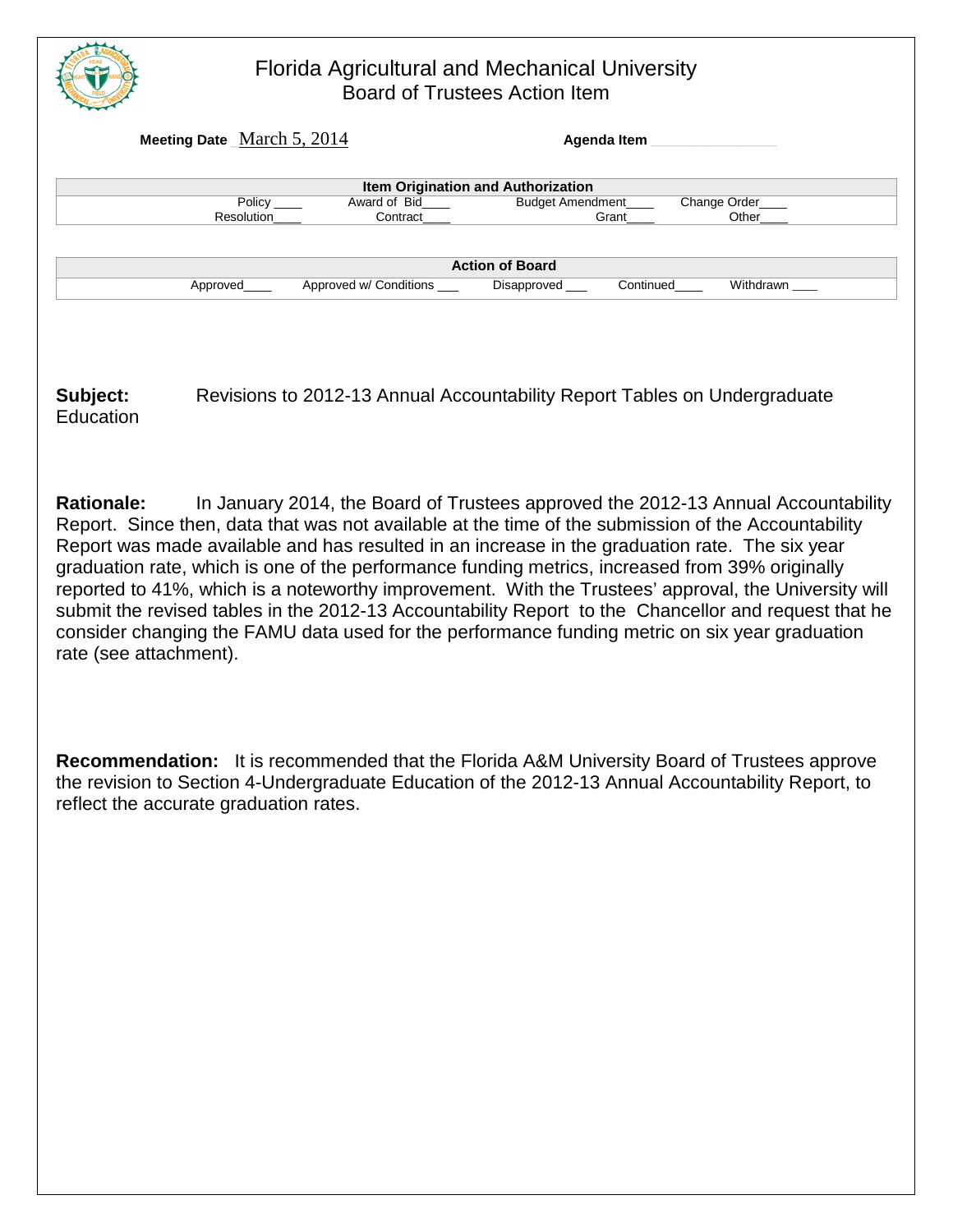Annual Accountability Report<br>2012-2013



FLORIDA A&M UNIVERSITY

## **Section 4 – Undergraduate Education** *(continued)*

#### **TABLE 4B. Full-time, First-Time-in-College (FTIC) Retention Rates**

*Retained in the Second Fall Term at Same University*

|                                         | 2008-09 | 2009-10 | 2010-11 | 2011-12 | 2012-13<br><b>Preliminary</b> |
|-----------------------------------------|---------|---------|---------|---------|-------------------------------|
| <b>Cohort Size</b>                      | 2,046   | 2,330   | 2,685   | 1.975   | 1,499                         |
| % Retained                              | 78%     | 81%     | 79%     | 80%     | 82%                           |
| % Retained<br>with GPA of 2.0 or higher | 62%     | 62%     | 59%     | 65%     | 72%                           |

Notes: **Cohorts** are based on undergraduate students who enter the institution in the Fall term (or Summer term and continue into the Fall term). **Percent Retained** is based on student enrollment in the Fall term following their first year. **Percent Retained with GPA Above 2.0** is based on student enrollment in the Fall term following their first years for those students with a GPA of 2.0 or higher at the end of their first year (Fall, Spring, Summer). The most recent year of Retention data is based on preliminary data (SIFP file) that is comparable to the final data (SIF file) but may be revised in the following years based on changes in student cohorts.

### **TABLE 4C. Full-time, First-Time-in-College (FTIC) Six-Year Graduation Rates**

| <b>Term of Entry</b> | 2003-09 | 2004-10 | 2005-11 | 2006-12 | 2007-13<br>Preliminary* |
|----------------------|---------|---------|---------|---------|-------------------------|
| <b>Cohort Size</b>   | 2,513   | 2,203   | 1,637   | 1,614   | 1,854                   |
| % Graduated          | 41%     | 42%     | 40%     | 40%     | 41%                     |
| % Still Enrolled     | 15%     | 13%     | 15%     | 16%     | 15%                     |
| % Success Rate       | 56%     | 55%     | 55%     | 56%     | 56%                     |

Notes: **Cohorts** are based on undergraduate students who enter the institution in the Fall term (or Summer term and continue into the Fall term). **Percent Graduated** is based on federal rate and does not include students who originally enroll as part-time students, or who transfer into the institution. This metric complies with the requirements of the federal Student Right to Know Act that requires institutions to report the completion status at 150% of normal time (or six years). **Success Rate** measures the percentage of an initial cohort of students who have either graduated or are still enrolled at the same university. Since degrees can be awarded after the last semester of coursework, the most recent year of data in this table provides preliminary data that may change with the addition of "late degrees". Late degrees reported in conjunction with the IPEDS Graduation Rate Survey due in mid-April will be reflected in the following year. Note\*: Data has been revised to account for Summer 2013 degrees that were not included in the initial report.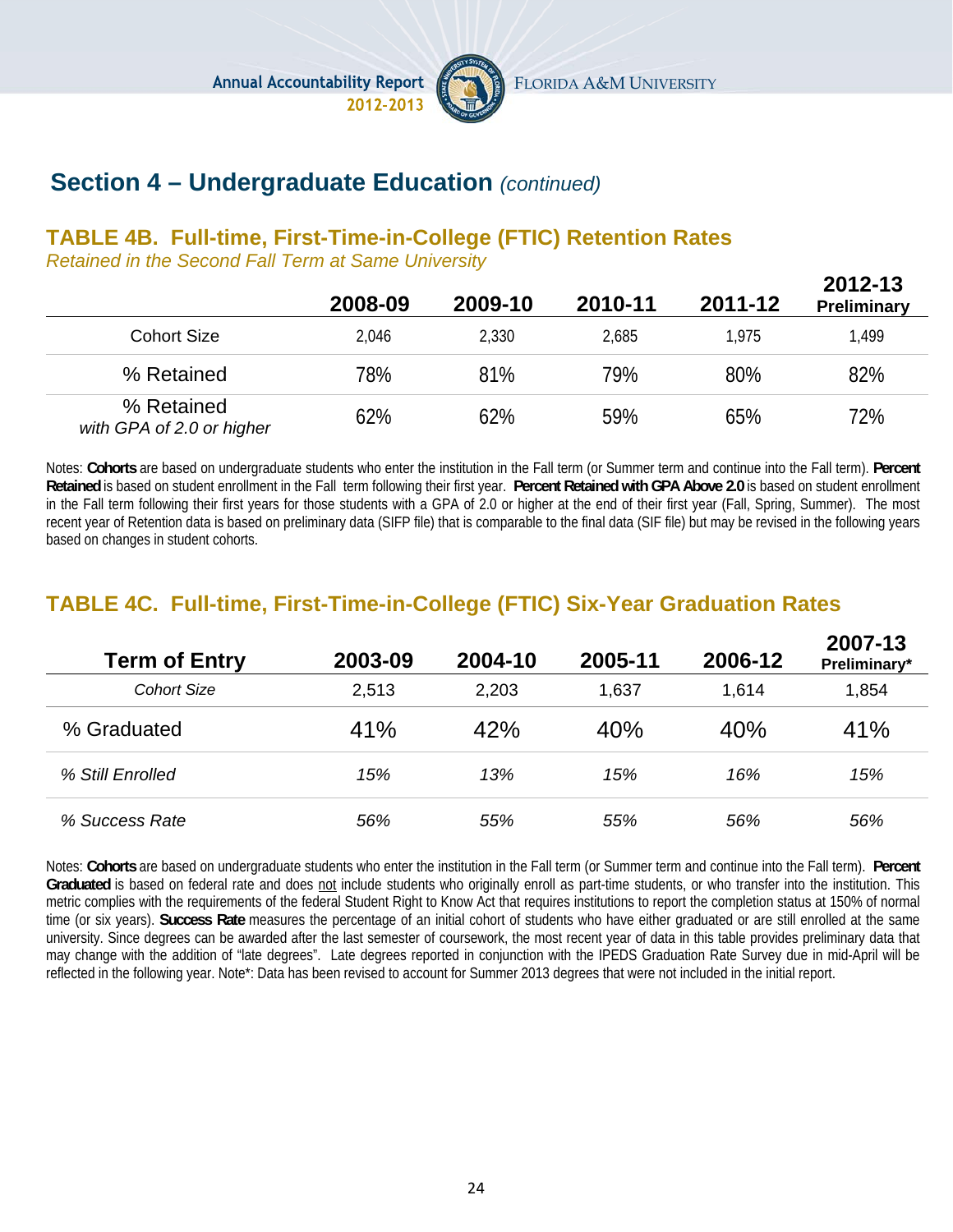

## **Section 4 – Undergraduate Education** *(continued)*

**TABLE 4D. FTIC Progression and Graduation Rates** *(includes Full- and Part-time students)*

|                                     |         |         |         |         | 2009-13      |
|-------------------------------------|---------|---------|---------|---------|--------------|
| 4 – Year Rates                      | 2005-09 | 2006-10 | 2007-11 | 2008-12 | Preliminary* |
| Cohort                              | 1,674   | 1,641   | 1,869   | 2,067   | 2,352        |
| <b>From Same University</b>         |         |         |         |         |              |
| % Graduated                         | 11%     | 10%     | 12%     | 12%     | 11%          |
| % Still Enrolled                    | 53%     | 53%     | 54%     | 49%     | 47%          |
| <b>From Other SUS University</b>    |         |         |         |         |              |
| % Graduated                         | 0%      | 0%      | 0%      | 1%      | 1%           |
| % Still Enrolled                    | 2%      | 2%      | 2%      | 2%      | 3%           |
| <b>From State University System</b> |         |         |         |         |              |
| % Graduated                         | 12%     | 10%     | 12%     | 13%     | 12%          |
| % Still Enrolled                    | 55%     | 55%     | 57%     | 51%     | 50%          |
| % Success Rate                      | 67%     | 65%     | 69%     | 63%     | 62%          |
|                                     |         |         |         |         | 2007-13      |
| 6 - Year Rates                      | 2003-09 | 2004-10 | 2005-11 | 2006-12 | Preliminary* |
| Cohort                              | 2,552   | 2,245   | 1,674   | 1,641   | 1,869        |
| <b>From Same University</b>         |         |         |         |         |              |
| % Graduated                         | 40%     | 41%     | 40%     | 39%     | 41%          |
| % Still Enrolled                    | 15%     | 13%     | 15%     | 16%     | 15%          |
| <b>From Other SUS University</b>    |         |         |         |         |              |
| % Graduated                         | 2%      | 2%      | 2%      | 2%      | 2%           |
| % Still Enrolled                    | 2%      | 2%      | 2%      | 2%      | 2%           |
| <b>From State University System</b> |         |         |         |         |              |
| % Graduated                         | 42%     | 44%     | 42%     | 41%     | 43%          |
|                                     |         |         |         |         |              |
| % Still Enrolled                    | 17%     | 15%     | 17%     | 18%     | 17%          |

Notes: First-time-in-college (FTIC) cohort is defined as undergraduates entering in fall term (or summer continuing to fall) with fewer than 12 hours earned since high school graduation. (1) Cohorts are based on undergraduate students who enter the institution in the Fall term (or Summer term and continue into the Fall term). Students of degree programs longer than four years (eg, PharmD) are included in the cohorts. The initial cohorts are revised to remove students, who have allowable exclusions as defined by IPEDS, from the cohort. (2) Success Rate measures the percentage of an initial cohort of students who have either graduated or are still enrolled. (3) Since degrees can be awarded after the last semester of coursework, the most recent year of data in this table provides preliminary graduation rate data that may change with the addition of "late degrees". Late degrees reported in conjunction with the IPEDS Graduation Rate Survey due in mid-April will be reflected in the following year. Note\*: Data has been revised to account for Summer 2013 degrees that were not included in the initial report.